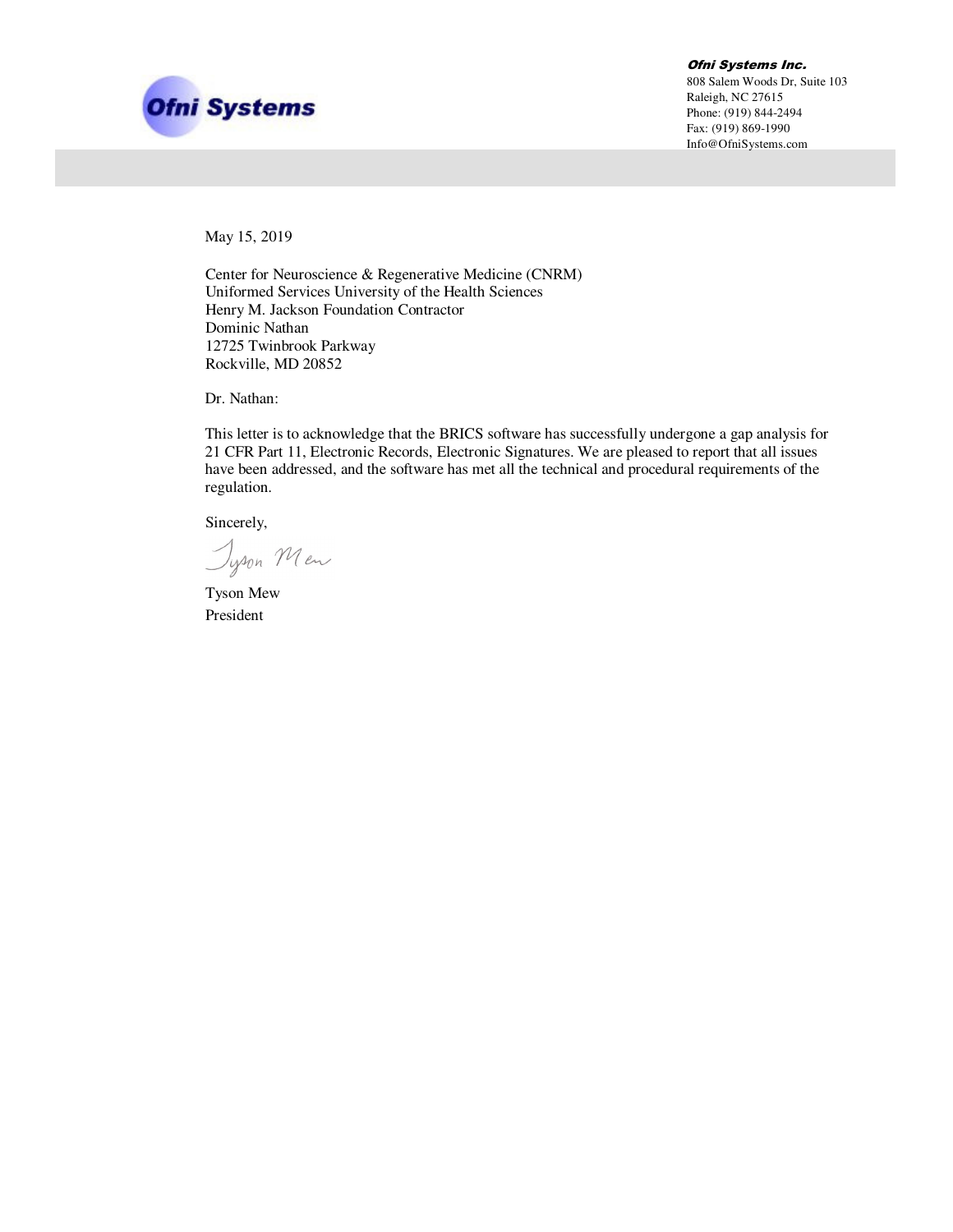# **System Evaluation Results**



**BRICS Clinical Trial Software**

## **100.0%**

# **BRICS Clinical Trial Software**

#### **Subpart B. Electronic Records 100%**

**Section 11.10 Controls for Closed Systems 100%**

| <b>Regulation</b>                                                                                                                                                                                                                                                                                                                                                                                                                                                       | <i><b>Observation</b></i>                                                                                                                                                                                                                                                                                                                       | <b>Score</b> |
|-------------------------------------------------------------------------------------------------------------------------------------------------------------------------------------------------------------------------------------------------------------------------------------------------------------------------------------------------------------------------------------------------------------------------------------------------------------------------|-------------------------------------------------------------------------------------------------------------------------------------------------------------------------------------------------------------------------------------------------------------------------------------------------------------------------------------------------|--------------|
| (a) Validation of systems to ensure accuracy, reliability, consistent intended<br>performance, and the ability to discern invalid or altered records.                                                                                                                                                                                                                                                                                                                   | System has been validated. The core system and all elements for each study is<br>validated.                                                                                                                                                                                                                                                     | 100%         |
| (b) The ability to generate accurate and complete copies of records in both<br>human readable and electronic form suitable for inspection, review, and<br>copying by the agency. Persons should contact the agency if there are any<br>questions regarding the ability of the agency to perform such review and<br>copying of the electronic records.                                                                                                                   | All raw data can be printed or exported, including meta data and signatures for signed<br>records.                                                                                                                                                                                                                                              | 100%         |
| (c) Protection of records to enable their accurate and ready retrieval<br>throughout the records retention period.                                                                                                                                                                                                                                                                                                                                                      | Records are automatically archived on a secure server for the full record retention<br>period as defined by our SOP. Currently all data is kept online permanently.                                                                                                                                                                             | 100%         |
| (d) Limiting system access to authorized individuals.                                                                                                                                                                                                                                                                                                                                                                                                                   | System has multi-level security that restricts access to authorized individuals. Entry is<br>restricted to named users with login ID's and passwords.                                                                                                                                                                                           | 100%         |
| (e) Use of secure, computer-generated, time-stamped audit trails to<br>independently record the date and time of operator entries and actions that<br>create, modify, or delete electronic records. Record changes shall not<br>obscure previously recorded information. Such audit trail documentation<br>shall be retained for a period at least as long as that required for the subject<br>electronic records and shall be available for agency review and copying. | The system records the date, time, and name of the person who created the initial<br>record and also for any changes after the record is created. After first lock, data entry<br>users are prevented from making edits, but administrators can edit locked records<br>and all changes to existing data is properly tracked in the audit trail. | 100%         |
| (f) Use of operational system checks to enforce permitted sequencing of<br>steps and events, as appropriate.                                                                                                                                                                                                                                                                                                                                                            | Steps cannot be executed in the wrong order.                                                                                                                                                                                                                                                                                                    | 100%         |
| (g) Use of authority checks to ensure that only authorized individuals can<br>use the system, electronically sign a record, access the operation or<br>computer system input or output device, alter a record, or perform the<br>operation at hand.                                                                                                                                                                                                                     | The system checks authority rights for multiple operations within the software.                                                                                                                                                                                                                                                                 | 100%         |

**The Part 11 Advisor**

**www.OfniSystems.com**

*Wednesday, May 15, 2019Page 1 of 5*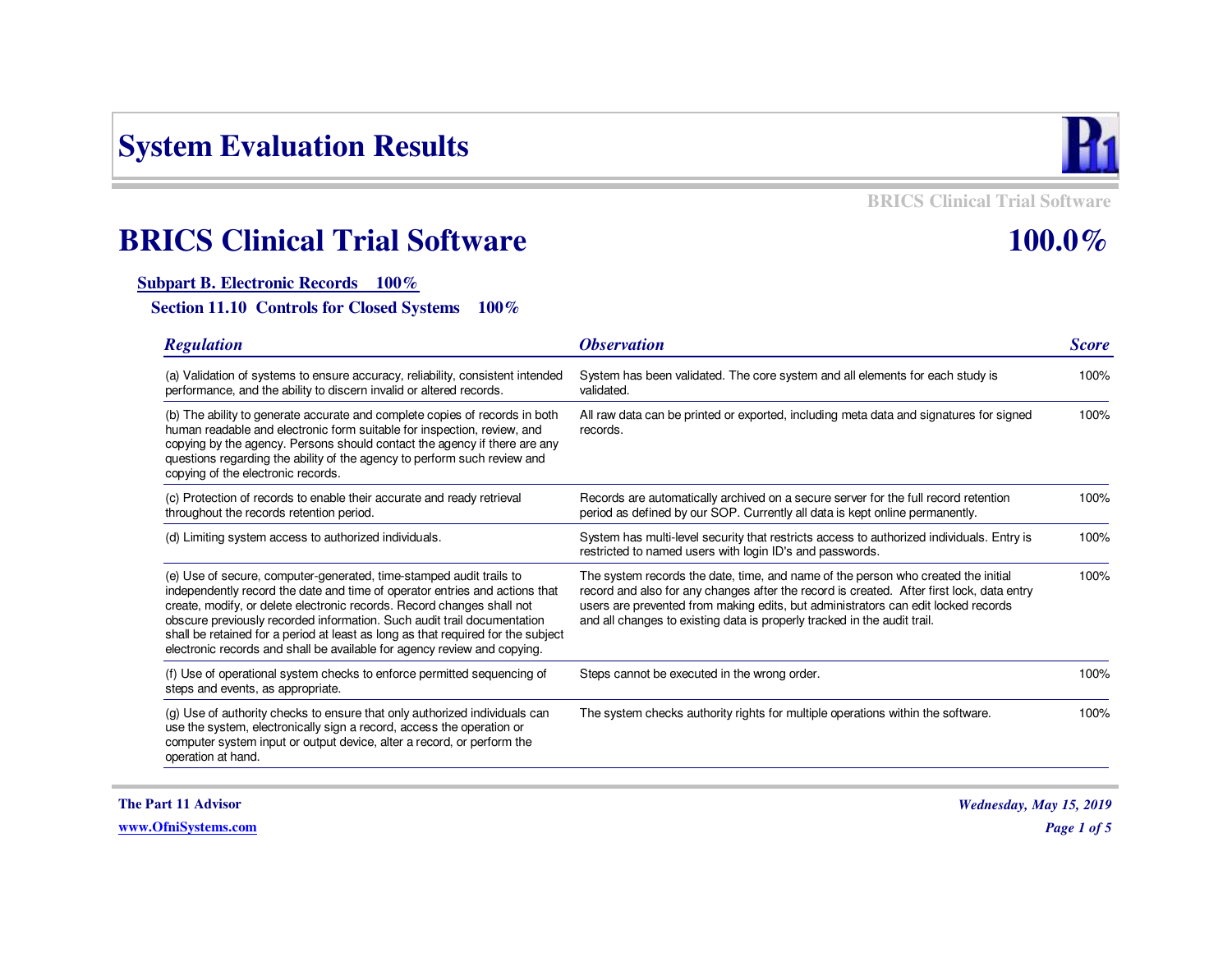#### **Section 11.10 Controls for Closed Systems 100%**

| <b>Regulation</b>                                                                                                                                                                                                                   | <i><b>Observation</b></i>                                                                                                                                                                                                                                                                         | <b>Score</b> |
|-------------------------------------------------------------------------------------------------------------------------------------------------------------------------------------------------------------------------------------|---------------------------------------------------------------------------------------------------------------------------------------------------------------------------------------------------------------------------------------------------------------------------------------------------|--------------|
| (h) Use of device (e.g., terminal) checks to determine, as appropriate, the<br>validity of the source of data input or operational instruction.                                                                                     | This application has been validated to verify only authorized users can gain access to<br>this system. The IT group utilizes firewalls and constantly monitors the system to<br>prevent unauthorized access, and all IP addresses are recorded. All requirements for<br>NIST 800-53 are also met. | 100%         |
| (i) Determination that persons who develop, maintain, or use electronic<br>record/electronic signature systems have the education, training, and<br>experience to perform their assigned tasks.                                     | Users are trained on proper use of the system before access is granted. Each user is<br>given orientation training for their job or role for how to create studies, enter data, and<br>all other regulated tasks.                                                                                 | 100%         |
| (i) The establishment of, and adherence to, written policies that hold<br>individuals accountable and responsible for actions initiated under their<br>electronic signatures, in order to deter record and signature falsification. | We have written policies for electronic records and signatures.                                                                                                                                                                                                                                   | 100%         |
| (1) Adequate controls over the distribution of, access to, and use of<br>documentation for system operation and maintenance.                                                                                                        | This is handled by document control.                                                                                                                                                                                                                                                              | 100%         |
| (2) Revision and change control procedures to maintain an audit trail that<br>documents time-sequenced development and modification of systems<br>documentation.                                                                    | This is handled by change control within document control.                                                                                                                                                                                                                                        | 100%         |

#### **Section 11.30 Controls for Open Systems 100%**

| <b>Regulation</b>                                                                                                                                                                                                                                                                                                                                                                                                                                                                                                                                                                                                                         | <i><b>Observation</b></i>                                                                               | <b>Score</b> |
|-------------------------------------------------------------------------------------------------------------------------------------------------------------------------------------------------------------------------------------------------------------------------------------------------------------------------------------------------------------------------------------------------------------------------------------------------------------------------------------------------------------------------------------------------------------------------------------------------------------------------------------------|---------------------------------------------------------------------------------------------------------|--------------|
| Persons who use open systems to create, modify, maintain, or transmit<br>electronic records shall employ procedures and controls designed to ensure<br>the authenticity, integrity, and, as appropriate, the confidentiality of<br>electronic records from the point of their creation to the point of their receipt.<br>Such procedures and controls shall include those identified in Sec. 11.10,<br>as appropriate, and additional measures such as document encryption and<br>use of appropriate digital signature standards to ensure, as necessary<br>under the circumstances, record authenticity, integrity, and confidentiality. | This is an open system that uses https and database encryption to protect the<br>integrity of the data. | 100%         |

#### **Section 11.50 Signature Manifestations 100%**

| <b>Regulation</b>                   | <i><b>Observation</b></i>                                                                                                            | <i>Score</i> |
|-------------------------------------|--------------------------------------------------------------------------------------------------------------------------------------|--------------|
| (1) The printed name of the signer; | A valid login ID is required for login and is linked to that persons full printed name<br>(first and last name) within the software. | 100%         |

**The Part 11 Advisor**

**www.OfniSystems.com**

*Wednesday, May 15, 2019*

*Page 2 of 5*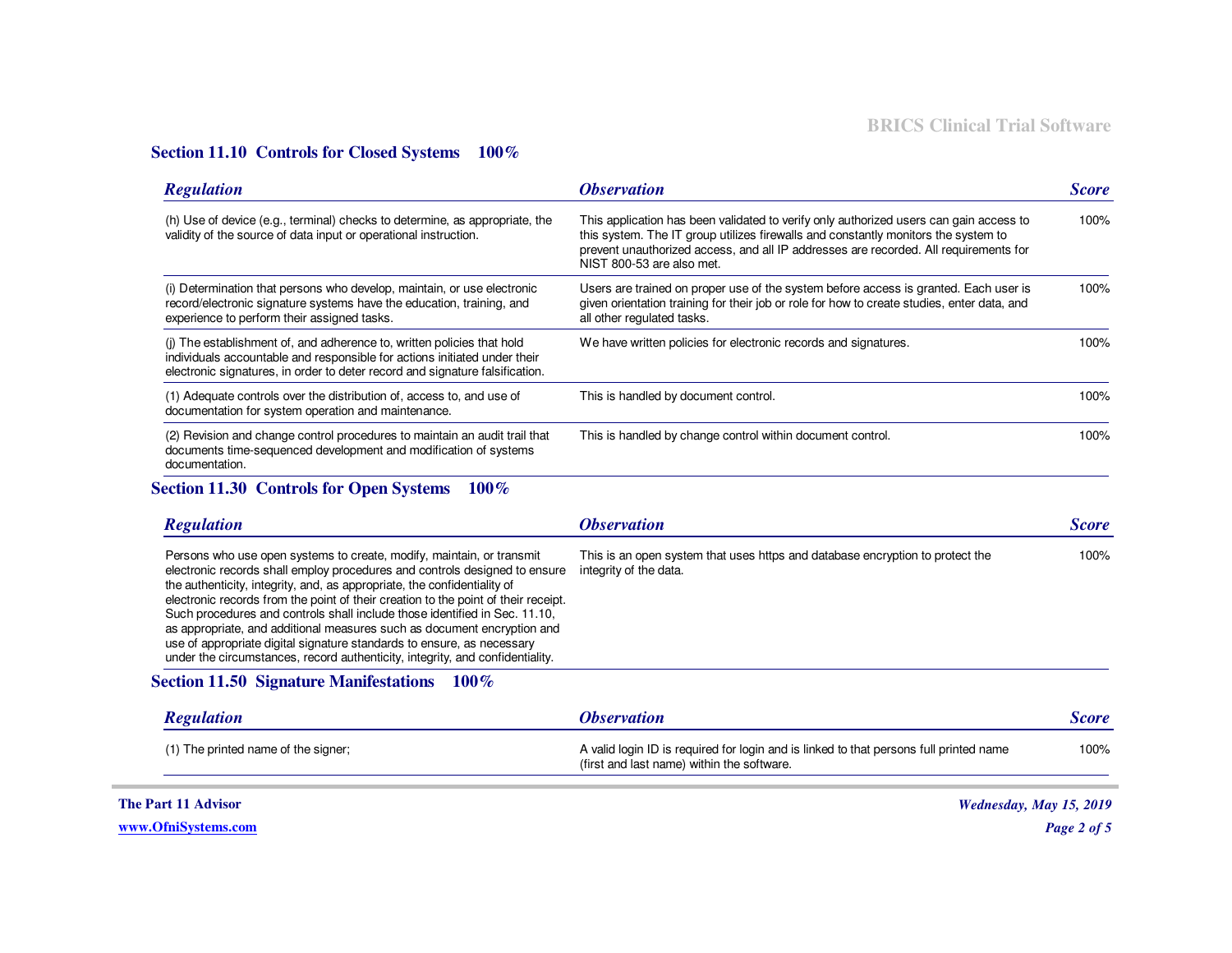#### **Section 11.50 Signature Manifestations 100%**

| <b>Regulation</b>                                                                                                                                                                                                                                                                              | <i><b>Observation</b></i>                                                                                      | <b>Score</b> |
|------------------------------------------------------------------------------------------------------------------------------------------------------------------------------------------------------------------------------------------------------------------------------------------------|----------------------------------------------------------------------------------------------------------------|--------------|
| (2) The date and time when the signature was executed;                                                                                                                                                                                                                                         | The local date and time is stored with the record.                                                             | $100\%$      |
| (3) The meaning (such as review, approval, responsibility, or authorship)<br>associated with the signature.                                                                                                                                                                                    | The meaning of the signature is available at the time of signing and is saved with the<br>signature.           | 100%         |
| (b) The items identified in paragraphs $(a)(1)$ , $(a)(2)$ , and $(a)(3)$ of this<br>section shall be subject to the same controls as for electronic records and<br>shall be included as part of any human readable form of the electronic<br>record (such as electronic display or printout). | The signature information is saved separately from the record and can be retrieved<br>upon request or printed. | 100%         |

### **Section 11.70 Signature and Record Linking 100%**

| <b>Regulation</b>                                                                                                                                                                                                                                                                    | <i><b>Observation</b></i>                      | <b>Score</b> |
|--------------------------------------------------------------------------------------------------------------------------------------------------------------------------------------------------------------------------------------------------------------------------------------|------------------------------------------------|--------------|
| Electronic signatures and handwritten signatures executed to electronic<br>records shall be linked to their respective electronic records to ensure that<br>the signatures cannot be excised, copied, or otherwise transferred to falsify<br>an electronic record by ordinary means. | The user cannot alter an electronic signature. | 100%         |

#### **Subpart C. Electronic Signatures 100%**

#### **Section 11.100 Electronic Signature General Requirements 100%**

| <b>Regulation</b>                                                                                                                                                                                                                         | <i><b>Observation</b></i>                                                                                                                                                                                      | <b>Score</b> |
|-------------------------------------------------------------------------------------------------------------------------------------------------------------------------------------------------------------------------------------------|----------------------------------------------------------------------------------------------------------------------------------------------------------------------------------------------------------------|--------------|
| (a) Each electronic signature shall be unique to one individual and shall not<br>be reused by, or reassigned to, anyone else.                                                                                                             | Electronic signatures are unique to one individual.                                                                                                                                                            | 100%         |
| (b) Before an organization establishes, assigns, certifies, or otherwise<br>sanctions an individual's electronic signature, or any element of such<br>electronic signature, the organization shall verify the identity of the individual. | Verifying the identity of the individual is captured in the SOP on adding new users.<br>The process to gain access to the system starts with a request from the investigater<br>and confirmation of training.  | 100%         |
| (1) The certification shall be submitted in paper form and signed with a<br>traditional handwritten signature, to the Office of Regional Operations (HFC-<br>100), 5600 Fishers Lane, Rockville, MD 20857.                                | This letter has been submitted by our organization.                                                                                                                                                            | 100%         |
| (2) Persons using electronic signatures shall, upon agency request, provide<br>additional certification or testimony that a specific electronic signature is the<br>legally binding equivalent of the signer's handwritten signature.     | This is handled by our HR department. All new employees sign a statement to<br>confirm they understand that electronic signatures are the legally binding equivalent of<br>traditional handwritten signatures. | 100%         |

**The Part 11 Advisor**

**www.OfniSystems.com**

*Wednesday, May 15, 2019*

*Page 3 of 5*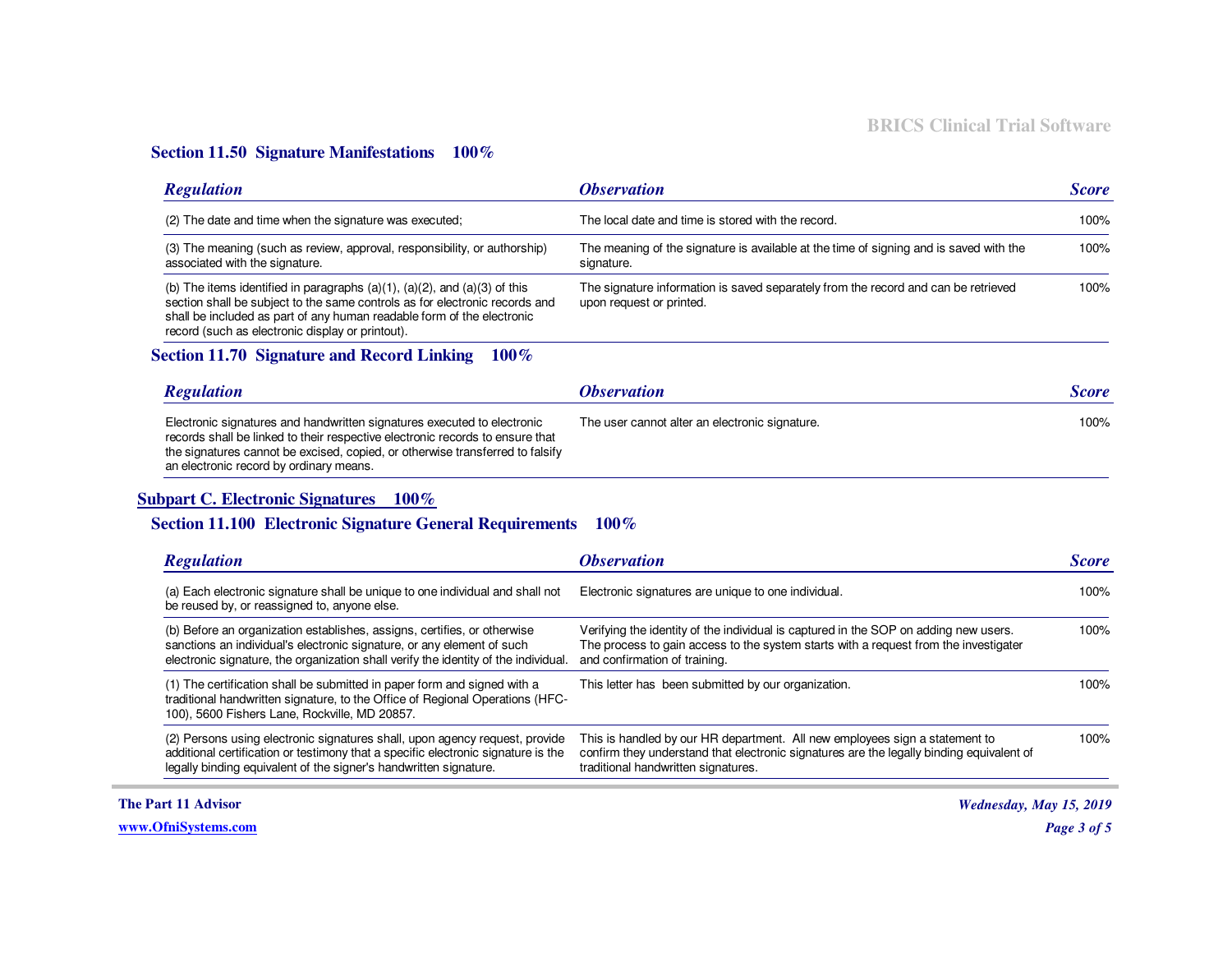#### **Section 11.200 Controls for Electronic Signatures 100%**

| <b>Regulation</b>                                                                                                                                                                                                                                                                               | <i><b>Observation</b></i>                                                                                                                                                                                                 | <b>Score</b> |
|-------------------------------------------------------------------------------------------------------------------------------------------------------------------------------------------------------------------------------------------------------------------------------------------------|---------------------------------------------------------------------------------------------------------------------------------------------------------------------------------------------------------------------------|--------------|
| (1) Employ at least two distinct identification components such as an<br>identification code and password.                                                                                                                                                                                      | A username and password is required to apply an electronic signature.                                                                                                                                                     | 100%         |
| (i) When an individual executes a series of signings during a single,<br>continuous period of controlled system access, the first signing shall be<br>executed using at least one electronic signature component that is only<br>executable by, and designed to be used only by the individual. | The system will automatically log us out of the software after a short period of time,<br>and we have to re-enter our password to log back into the application.                                                          | 100%         |
| (ii) When an individual executes one or more signings not performed during<br>a single, continuous period of controlled system access, each signing shall<br>be executed using all of the electronic signature components.                                                                      | The system will automatically lock down after a short period of time, and we have to re-<br>enter our password to unlock the application.                                                                                 | 100%         |
| (2) Be used only by their genuine owners;                                                                                                                                                                                                                                                       | An SOP requires that passwords are only known to their owners.                                                                                                                                                            | 100%         |
| (3) Be administered and executed to ensure that attempted use of an<br>individual's electronic signature by anyone other than its genuine owner<br>requires collaboration of two or more individuals.                                                                                           | There is a separation of responsibilities to ensure that those who are responsible for<br>the data and records do not have these rights. The clinical trial units and the IT<br>departments are kept completely separate. | 100%         |
| (b) Electronic signatures based upon biometrics shall be designed to<br>ensure that they cannot be used by anyone other than their genuine owners.                                                                                                                                              | N/A - Biometrics are not used or available for signatures on this system.                                                                                                                                                 | 100%         |

### **Section 11.300 Controls of Identification Codes and Passwords 100%**

| <b>Regulation</b>                                                                                                                                                                                                                                                                                                                      | <i><b>Observation</b></i>                                                                                               | <b>Score</b> |
|----------------------------------------------------------------------------------------------------------------------------------------------------------------------------------------------------------------------------------------------------------------------------------------------------------------------------------------|-------------------------------------------------------------------------------------------------------------------------|--------------|
| (a) Maintaining the uniqueness of each combined identification code and<br>password, such that no two individuals have the same combination of<br>identification code and password.                                                                                                                                                    | Each individial has their own unique login ID and password that is only known by that<br>person.                        | 100%         |
| (b) Ensuring that identification code and password issuances are<br>periodically checked, recalled, or revised (e.g., to cover such events as<br>password aging).                                                                                                                                                                      | The software does have controls to enforce password complexity and requirements<br>for periodically changing passwords. | 100%         |
| (c) Following loss management procedures to electronically deauthorize<br>lost, stolen, missing, or otherwise potentially compromised tokens, cards,<br>and other devices that bear or generate identification code or password<br>information, and to issue temporary or permanent replacements using<br>suitable, rigorous controls. | N/A - Devices cannot be used to gain access or interact with this software.                                             | 100%         |

**The Part 11 Advisor**

**www.OfniSystems.com**